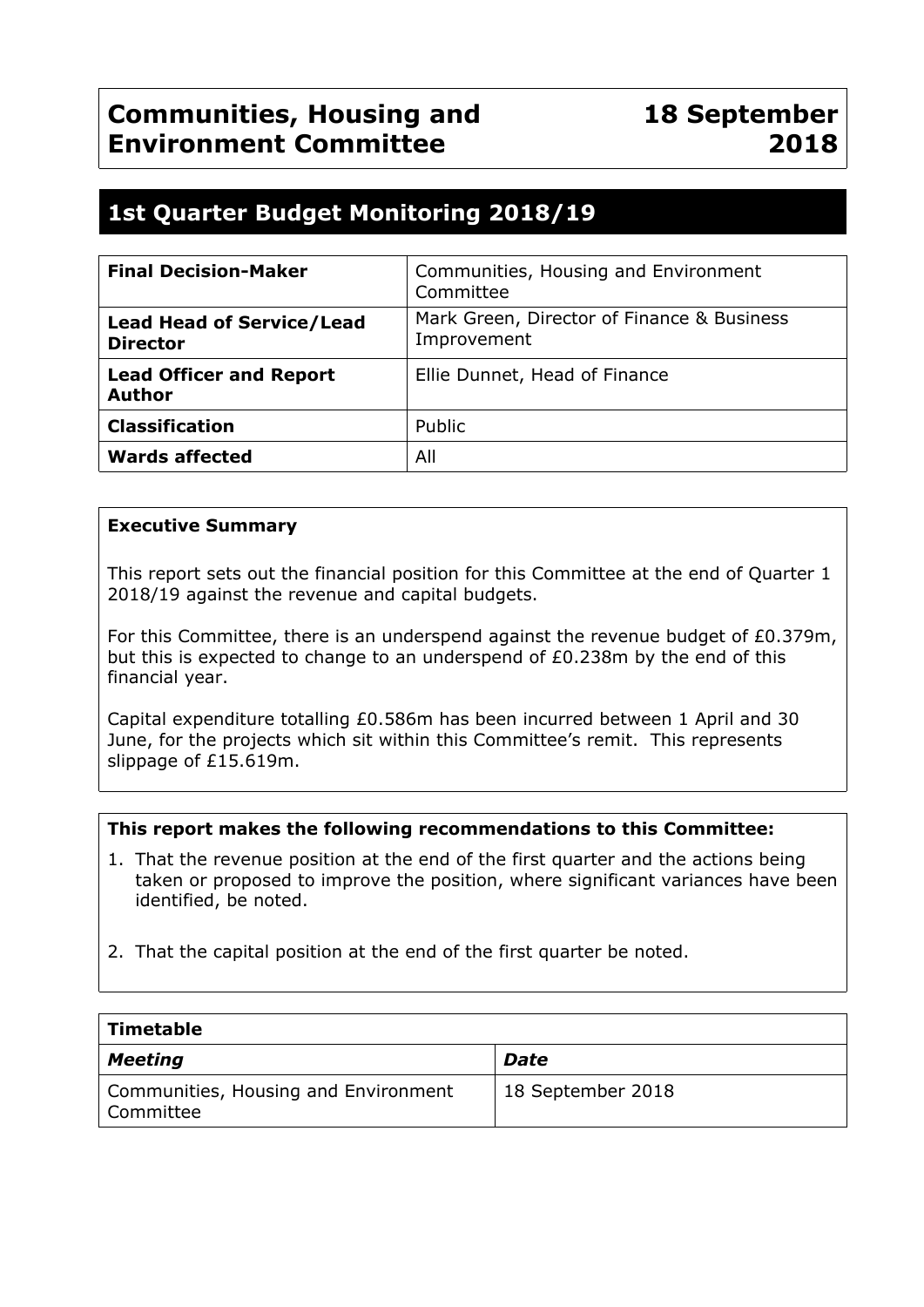## **1st Quarter Budget Monitoring 2018/19**

## **1. INTRODUCTION AND BACKGROUND**

- 1.1 The Medium Term Financial Strategy for 2018/19 onwards was agreed by full Council on 7 March 2018. This report advises and updates the Committee on how each service has performed in regards to revenue and capital expenditure against the approved budgets within its remit.
- 1.2 The Director of Finance & Business Improvement is the Responsible Financial Officer, and has overall responsibility for budgetary control and financial management. However in practice, day to day budgetary control is delegated to service managers, with assistance and advice from their director and the finance section.
- 1.3 Attached at **Appendix 1** is a report detailing the position for the revenue and capital budgets at the end of the June 2018. This is a new format from that used in previous years, designed to bring together all the relevant information in a single report that can also be used as a stand-alone document. It includes all the information that Members have previously seen in budget monitoring reports.

## **2. AVAILABLE OPTIONS**

2.1 There are no matters for decision in this report. The Committee is asked to note the contents but may choose to take further action depending on the matters reported here.

#### **3. PREFERRED OPTION AND REASONS FOR RECOMMENDATIONS**

- 3.1 In considering the current position on the revenue budget and the capital programme at the end of June 2018 the committee can choose to note this information or it could choose to take further action.
- 3.2 The committee is requested to note the content of the report and agree on any necessary action to be taken in relation to the budget position.

## **4. RISK**

- 4.1 This report is presented for information only and has no risk management implications.
- 4.2 The Council has produced a balanced budget for both capital and revenue expenditure and income for 2018/19. This budget is set against a backdrop of limited resources and a difficult economic climate. Regular and comprehensive monitoring of the type included in this report ensures early warning of significant issues that may place the Council at financial risk. This gives this committee the best opportunity to take actions to mitigate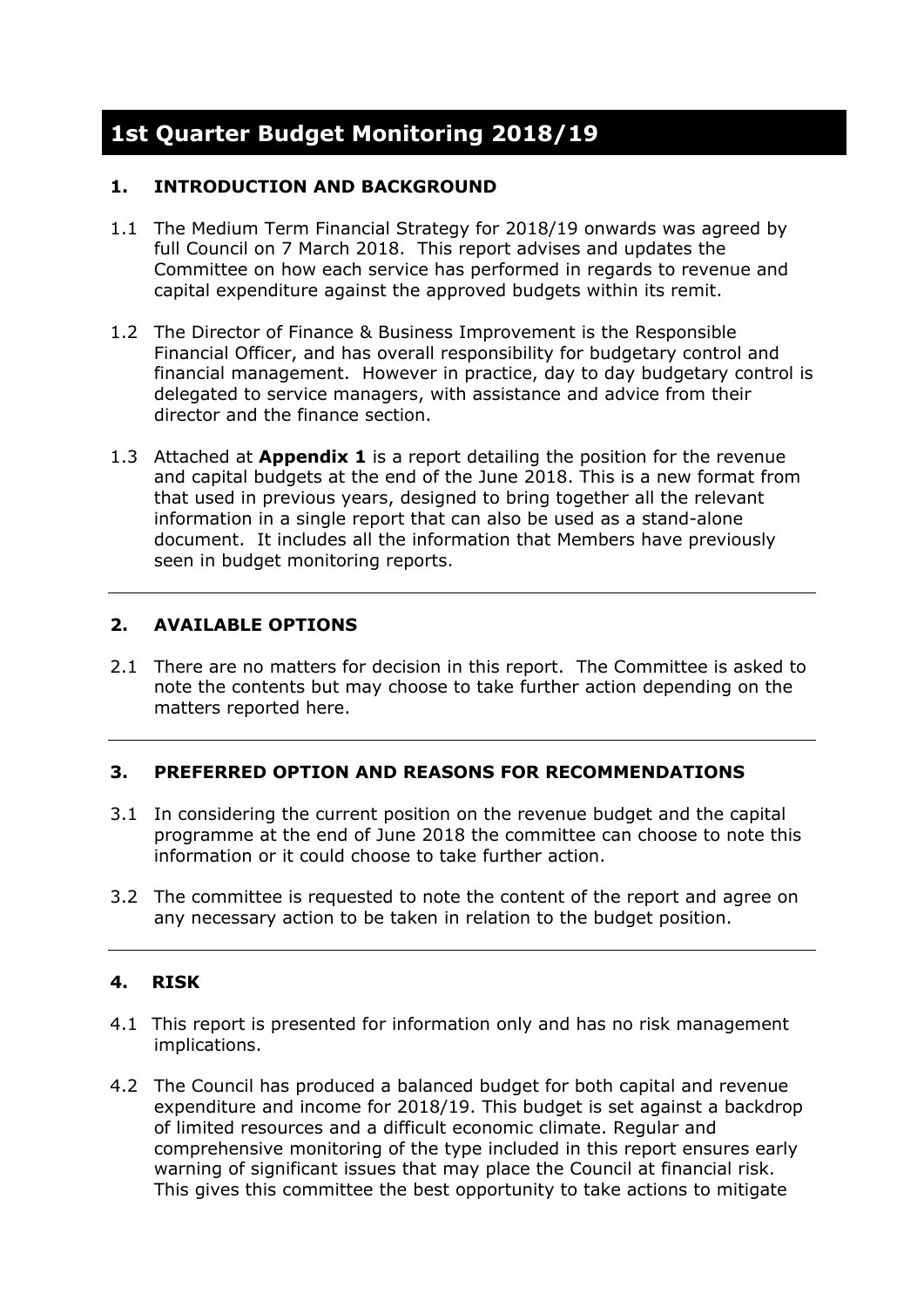### **5. CONSULTATION RESULTS AND PREVIOUS COMMITTEE FEEDBACK**

5.1 No consultation has been undertaken in relation to this report.

#### **6. NEXT STEPS: COMMUNICATION AND IMPLEMENTATION OF THE DECISION**

- 6.1 The first quarter budget monitoring reports are being considered by the relevant Service Committees throughout September, including a full report to Policy & Resources Committee on 19 September 2018.
- 6.2 Details of the discussions which take place at service committees regarding budget management will be reported to Policy and Resources Committee where appropriate.

| <b>Issue</b>                                    | <b>Implications</b>                                                                                                                                                                                                                                                                                                                                                      | Sign-off                                                   |
|-------------------------------------------------|--------------------------------------------------------------------------------------------------------------------------------------------------------------------------------------------------------------------------------------------------------------------------------------------------------------------------------------------------------------------------|------------------------------------------------------------|
| <b>Impact on Corporate</b><br><b>Priorities</b> | This report monitors actual activity<br>against the revenue budget and<br>other financial matters set by<br>Council for the financial year. The<br>budget is set in accordance<br>with the Council's Medium Term<br>Financial Strategy which is linked to<br>the strategic plan and corporate<br>priorities.                                                             | Director of<br>Finance &<br><b>Business</b><br>Improvement |
| <b>Risk Management</b>                          | This has been addressed in section 4<br>of the report.                                                                                                                                                                                                                                                                                                                   | Director of<br>Finance &<br><b>Business</b><br>Improvement |
| <b>Financial</b>                                | Financial implications are the focus<br>of this report through high level<br>budget monitoring. The process of<br>budget monitoring ensures that<br>services can react quickly to<br>potential resource problems. The<br>process ensures that the Council is<br>not faced by corporate financial<br>problems that may prejudice the<br>delivery of strategic priorities. | Director of<br>Finance &<br><b>Business</b><br>Improvement |

## **7. CROSS-CUTTING ISSUES AND IMPLICATIONS**